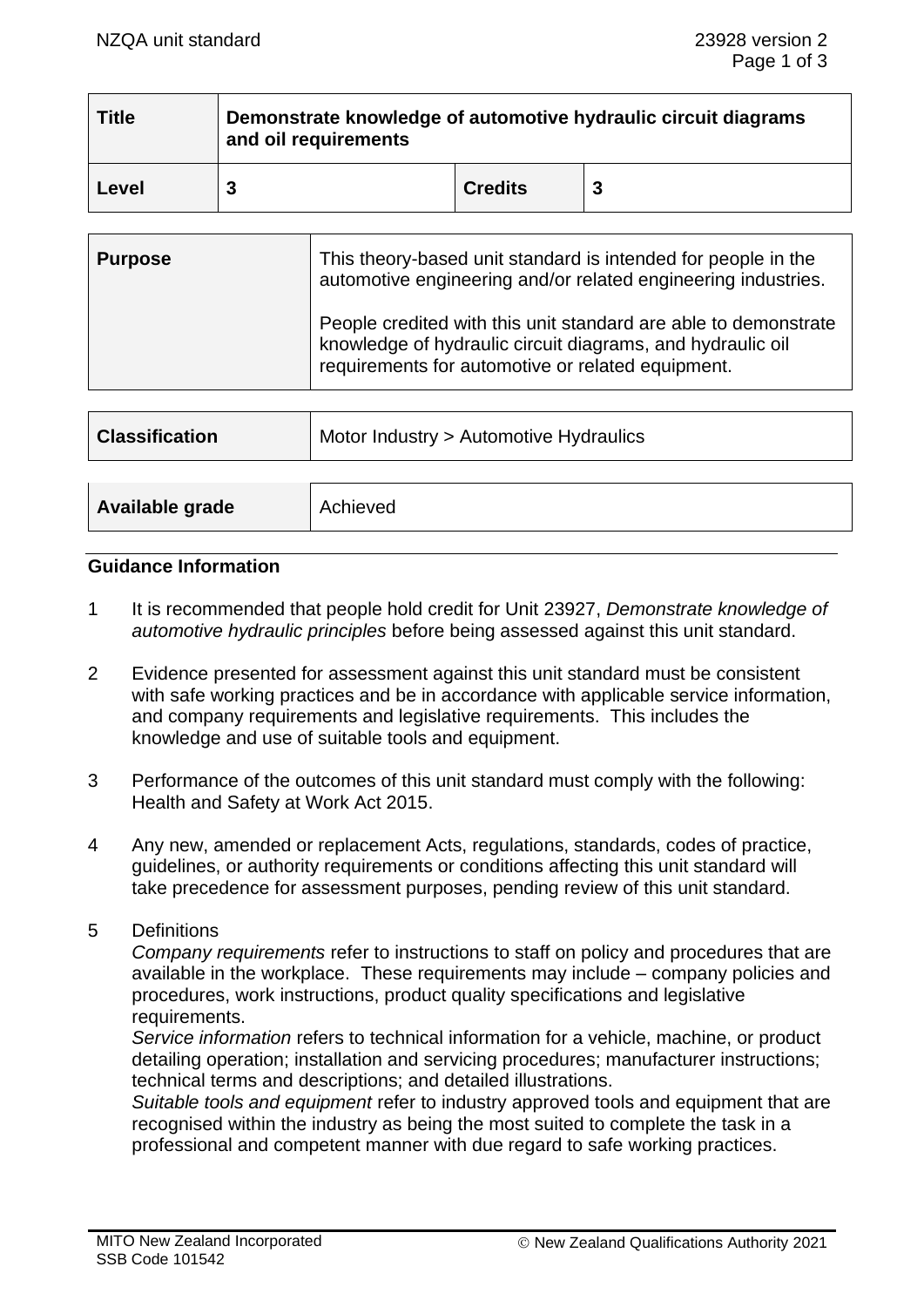6 Hydraulic oil standards can be sourced from the following organisations: Society of Automotive Engineers (SAE) [http://www.sae.org;](http://www.sae.org/) International Standards Organisation (ISO) [http://www.iso.org.](http://www.iso.org/)

# **Outcomes and performance criteria**

## **Outcome 1**

Demonstrate knowledge of hydraulic circuit diagrams.

#### **Performance criteria**

1.1 Types of hydraulic circuit diagrams are identified, and their use described.

Range pictorial, cut-away, graphical.

1.2 The meaning of symbols used for hydraulic components are identified.

Range includes but is not limited to ISO symbols.

- 1.3 Assembled circuits are drawn using graphical symbols that relate to automotive hydraulics.
- 1.4 Pilot control circuits are interpreted.

Range electric, hydraulic, pneumatic.

- 1.5 Procedures for calculating hydraulic equipment system requirements are described.
	- Range cycle times, power requirements, cylinder thrust output.

#### **Outcome 2**

Demonstrate knowledge of hydraulic oil requirements for automotive or related equipment.

#### **Performance criteria**

- 2.1 Hydraulic system oil specification requirements are identified.
	- Range SAE classification, ISO classification, manufacturer classification, compatibility of oil types.
- 2.2 Hydraulic oil types are identified.

Range mineral, synthetic.

- 2.3 Oil additives for hydraulic systems are described.
	- Range includes but is not limited to  $-$  anti-foam, anti-wear, antioxidants, extreme pressure qualities, viscosity improvers, viscosity stabilisers.